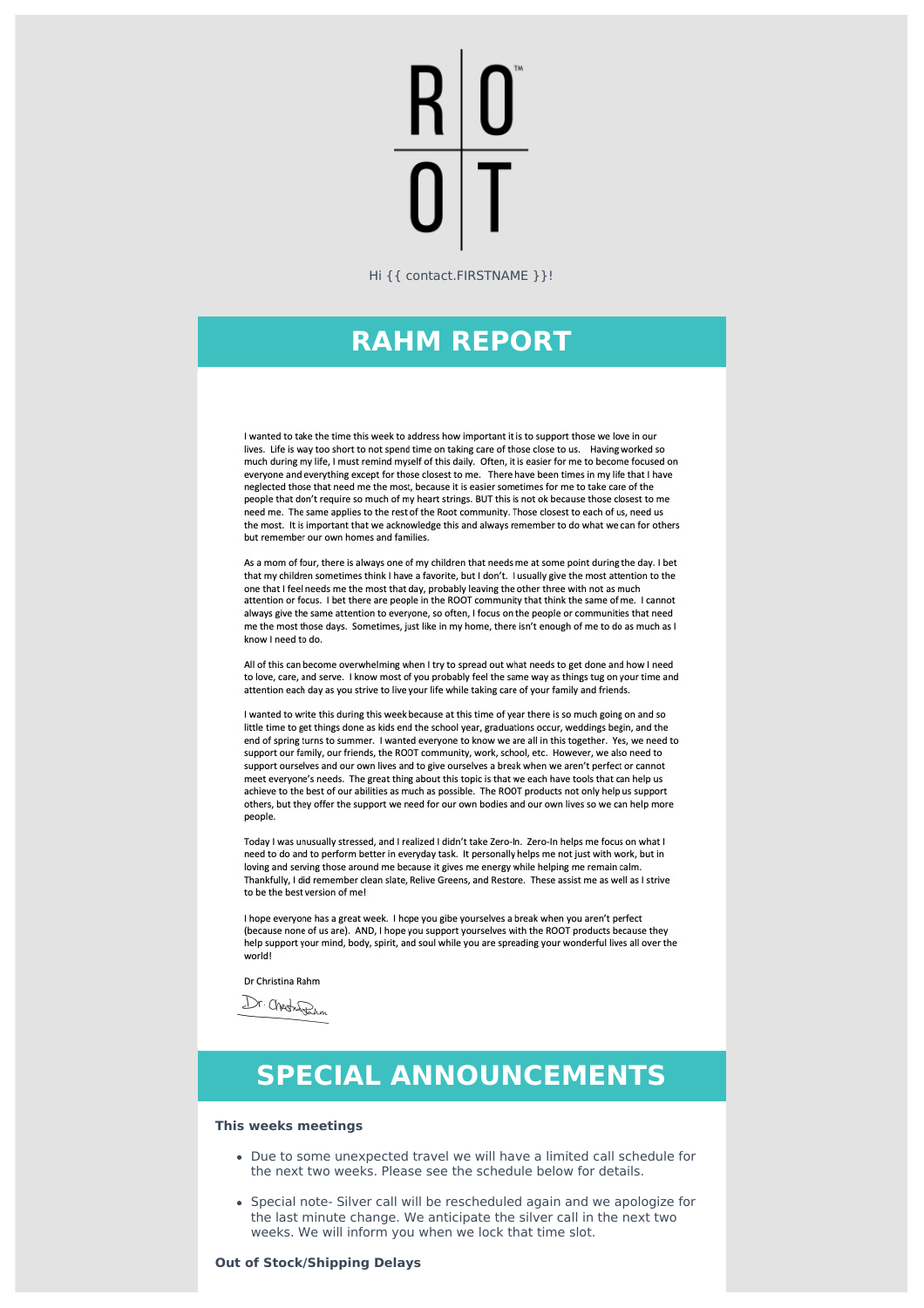- Canada We are experiencing delays with any order containing Zero In. The shipment that was sent was delayed but we will be fully operational next week.
- Australia/New Zealand We have a new shipment on its way to arrive in our fulfillment centers. Please know that any orders containing Zero-In will be delayed. Also, please be advised that we have been informed of postal delays in this region due to labor shortages. We have been told that our logistics partner is working to get this resolved.
- United States We have made great progress and expect the entire region to be fully operational and up to normal shipping times in the next 7 days. In the meantime orders are shipping with slight delays.
- EU Clean Slate is on its way and will be arriving this coming week to start shipping. We appreciate everyone's understanding while we work through this matter.
- As we continue to expand, we are finding ways to improve our service and shipping. Japan will begin shipping out of the United States this week while we continue to load our inventory with our new partner in Japan.

### **Credit Card Payments/Checking Out**

- We have been seeing a large amount of credit card failures in the past few weeks. We are hearing that there are much more strict measures being made to ensure that it is not a fraudulent charge. Please make sure that all information is current and up to date and matches your credit card information.
- US/Canada Please note that we have added extra precautions when checking out to make it is mandatory to enter your state in your address. We have had some customers not input their state which created orders to not be shipped correctly.

#### **Monday Ambassador Training**

We heard you! We are currently in the process of putting together a schedule of topics for each Monday calls training.

#### **Back Office Documents**

- Comp Plan We have loaded up the newly updated compensation plan with a few other documents such as 5 ways to earn, and ROOT Rewards Rules.
- We are working on having those documents translated in different languages. Please keep an eye out for those to be uploaded.

#### **Triad Aer**

- If you have pre-ordered a Triad Aer and live in the US or Canada you should have received tracking for your unit. Please reach out to info@therootbrands.com if you have any questions about your order.
- EU We are working on importing the stock into our fulfillment center so that we can start shipping in June. We will keep you updated.

#### **Masspay**

Masspay Is back on track for most users. If you are seeing difficulties in the system please email us. We do know that Masspay is having difficulties with the conversion into GBP and are hoping that they get that resolved as soon as possible. This is out of our hands at the moment but we intend to keep pushing for a solution.

#### **Country Call Schedule**

- May 25th Australia (Special time TBD)
- June 1st United Kingdom
- June 8th Break due to potential travel
- June 15h Break due to potential travel

### **IMPORTANT COMPLIANCE STATEMENT**

All members of the ROOT Community must adhere to our strict company guidelines, and refrain from making medical claims or providing medical advice in conjunction with ROOT Wellness and our products, either verbally or in print. As a reminder, we are posting the FDA guideline below.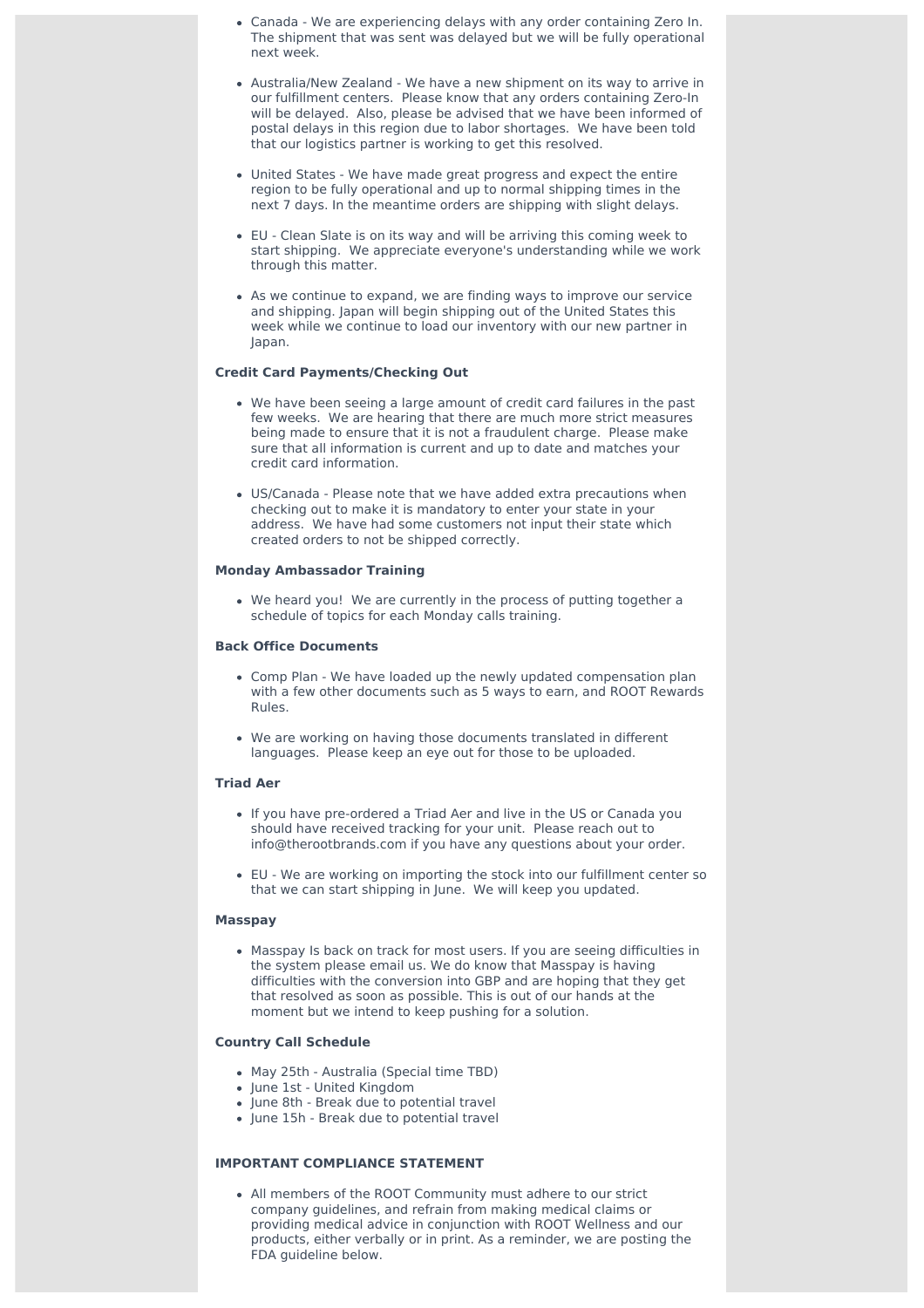#### **The following is an example of what you can use in your correspondence with customers**

The information provided is for educational purposes and is not intended as medical advice or a substitute for the medical advice of a physician or other qualified health care professional. We do not aim to diagnose, treat, cure or prevent any illness or disease. You should always consult with a doctor or other health care professional for medical advice or information about diagnosis and treatment. The information in this presentation has not been evaluated by the Food & Drug Administration or any other medical body.

> FAILURE TO REMEDY OR RESPOND ONCE WARNED WILL RESULT IN SUSPENSION OF YOUR ACCOUNT

# **YOUR WEEKLY CALL SCHEDULE WEDNESDAY**



### **Country Call - Slovenia**

Zoom link below: https://us02web.zoom.us/j/81442997826? pwd=RjZRczlhNXpJYStQNjVJNXl1YUlsUT09

Find your local number to dial in by phone: https://us02web.zoom.us/u/kcfV2rXBh7

Meeting ID: 814 4299 7826

Passcode: 820633

Time: 11:00 AM PDT 12:00 PM MDT 1:00 PM CDT (Nashville) 2:00 PM EDT

[Click](https://us02web.zoom.us/j/81442997826?pwd=RjZRczlhNXpJYStQNjVJNXl1YUlsUT09) here to join

### **THURSDAY**



### **Science Conversations with Dr. Christina Rahm**

Zoom link: https://us02web.zoom.us/j/85601012507? pwd=V1NWWFRQSVoyVUtlNzRjMlJGZDFRZz09

Find your local number to dial in by phone: https://us02web.zoom.us/u/kcNNEW7Vl6

Meeting ID: 856 0101 2507

Passcode: 682282

Interpreters: Germany, Czech Time: 11:00 AM PDT 12:00 PM MDT 1:00 PM CDT (Nashville) 2:00 PM EDT 6:00 PM Ghana 7:00 PM GMT (UK, Nigeria) 8:00 PM CET, WAT (Netherlands, Germany, South Africa) 10:00 PM (Dubai) 4:00 AM (Thursday) AEDT Melbourne

[Click](https://us02web.zoom.us/j/85601012507?pwd=V1NWWFRQSVoyVUtlNzRjMlJGZDFRZz09) here to join